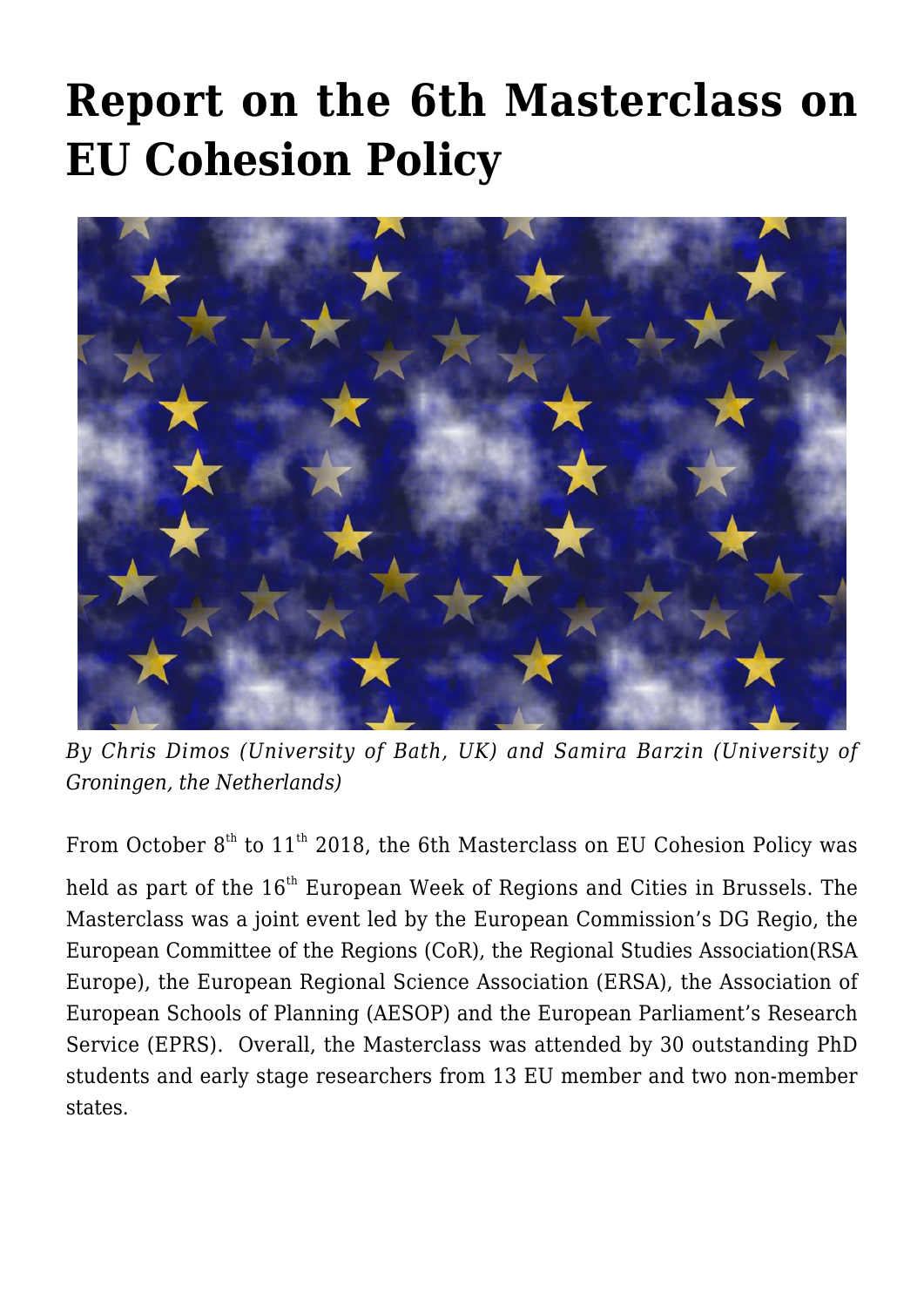

## **Highlights and Key Discussions**

What makes Masterclass such a unique event is its capacity to connect policymakers, EU officials, senior academics and prospective researchers under the overarching aim of collaboratively working towards a more prosperous

Europe. The  $6<sup>th</sup>$  Masterclass consisted of various events, from informal sightseeing trips to formal paper presentations, there was a little bit for everyone! To get to know one another, the week started with a walking trip around Brussels with [Wolfgang Petzold](https://be.linkedin.com/in/wolfgang-petzold-620a86a) (EU-CoR) as the brilliant local insider. On the following days, each attendant had the opportunity to present his/her research in a short presentation which was accompanied with an insightful discussion by a designated senior academic or EU official. In addition, participants had the opportunity to join interactive discussion rounds on EU regional policy making and sessions of their choice in the wider EWRC conference. Despite all the hard work, participants also had the chance to attend the official opening of the wider EWRC conference, addressed by the [EU Commission's president Jean-Claude](https://ec.europa.eu/commission/commissioners/2014-2019/president_en) [Juncker](https://ec.europa.eu/commission/commissioners/2014-2019/president_en), and the [RegioStars Awards Ceremony](https://europa.eu/regions-and-cities/programme/sessions/170_en).

The  $6<sup>th</sup>$  Masterclass offered attendants ample in-depth discussions around EU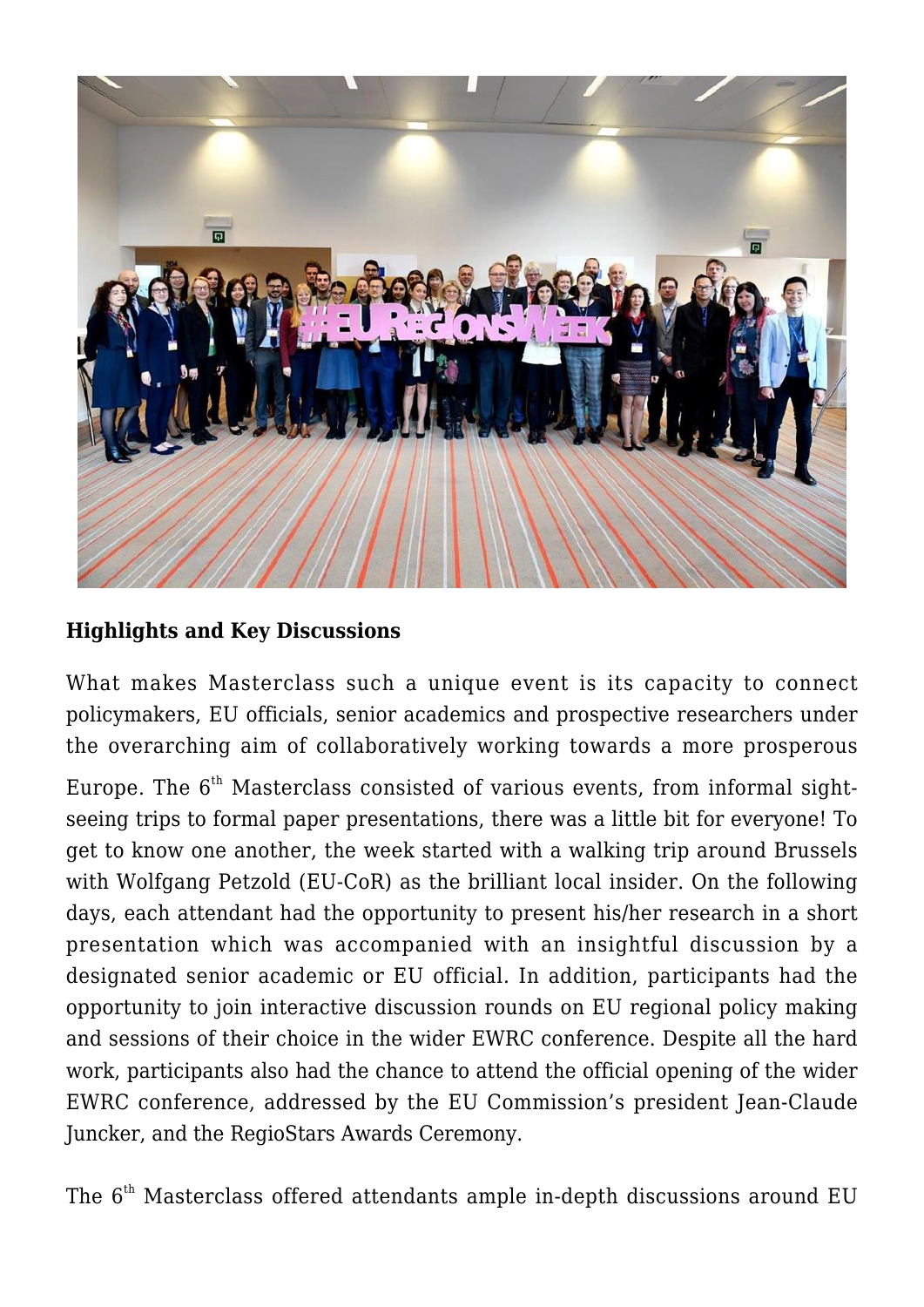policies and enabled them to familiarise themselves with ongoing research conducted at the various institutions of Europe.

The 6<sup>th</sup> Masterclass highlighted the importance of the EU Cohesion Policy in rendering regions and cities across the EU more cohesive therefore facilitating further integration of the EU. In a session chaired by [Sally Hardy](https://www.regionalstudies.org/contact/) (CEO of the Regional Studies Association), research presented by [Prof. Andrés Rodríguez-Pose](http://personal.lse.ac.uk/rodrigu1/) (London School of Economics) and [Lewis Dijkstra](https://europa.eu/regions-and-cities/partners/partners-year/speakers/140_en) (European Commission, DG REGIO) suggested that the population of "neglected" areas across the EU, which experienced a long period of low economic performance, tend to "radicalise" and eventually vote for Eurosceptic political parties rendering further EU integration at stake. However, the event also emphasised that the allocation of EU funds to regions and cities is far from optimal and susceptible to short-term regional interests that tend to undermine the very rationale of EU funds. For example, it was discussed that in affluent regions cohesion policy funds may be used to finance luxurious facilities, which may be misrepresented to attract such funds, such as the renovation of the concert theatre in Luxembourg, whereas in other cases EU funds may be used to finance activities with low productivity gains such as an Irish bar in a tourist resort of Spain, the justification of which was that it does 'promote cultural exchange and cooperation between the people of the two nations'.

The event's workshop provided an excellent opportunity to discuss and contemplate upon cohesion policy challenges revolving around the [EU Multi](http://ec.europa.eu/budget/mff/index_en.cfm)[annual Financial Framework,](http://ec.europa.eu/budget/mff/index_en.cfm) such as the co-financing rates, the eligibility of funded activities and alternative indicators to GDP. The early-career researchers were able to criticise current practices and criteria of allocating funds, such as using the GDP criterion alone, and suggested alternative measures to capture the dynamics of regions. With respect to co-financing, some early career researchers objected the Commission's proposal to reduce rates, claiming that in less developed regions the absorption rate of EU funds would fall further; whereas others argued that reduced rates would mean that high value-added projects would be more likely to be selected for funding.

One of the highlights of the event was the debate between representatives of EU Commission, Council of the EU and EU Parliament. In this event, challenges posed to the future EU Cohesion Policy (2021-2027) were discussed. This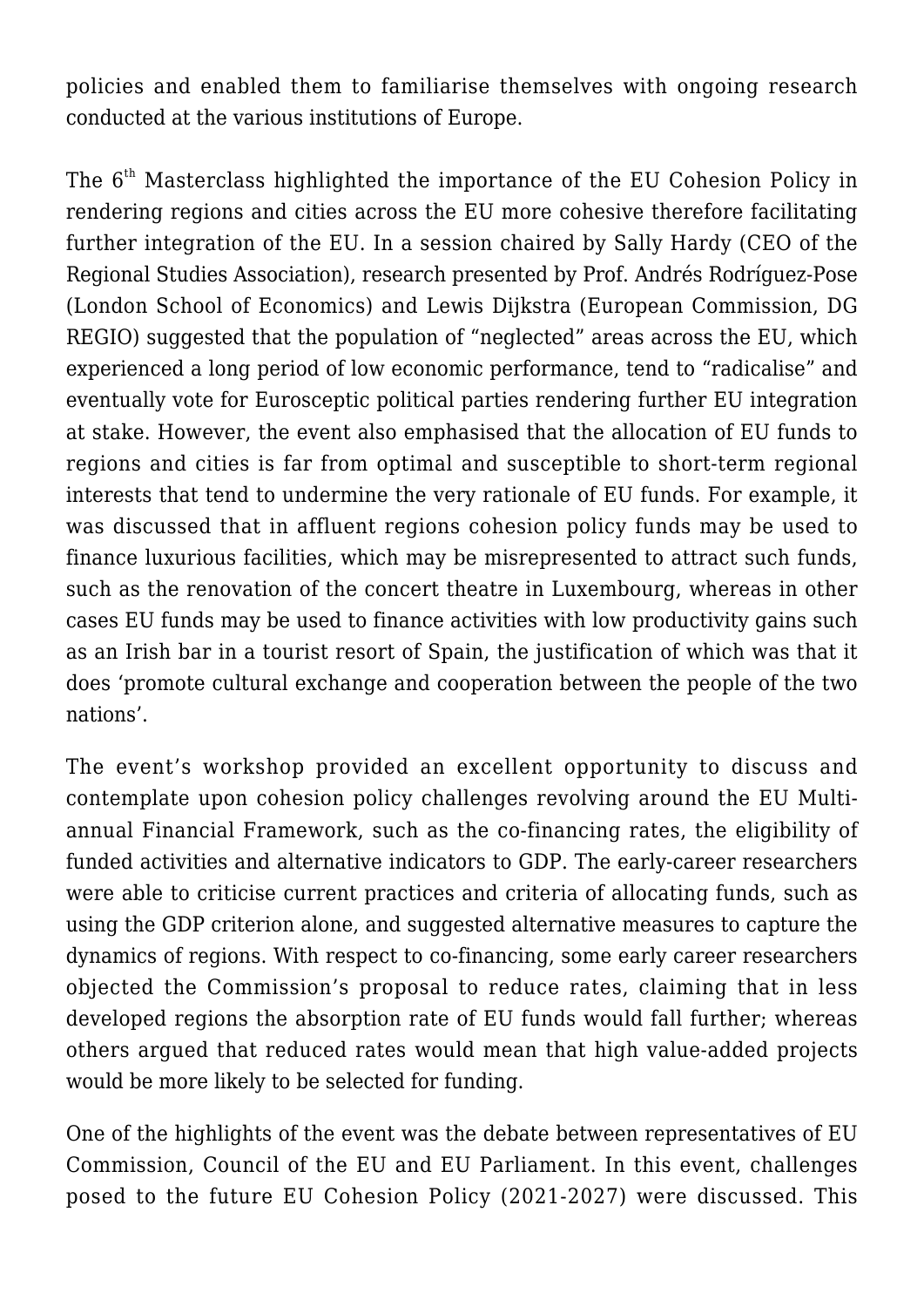interview, hosted by [Prof. John Bachtler](http://eprc-strath.eu/About-us/people/Research-staff/John-Bachtler.html) (European Policies Research Centre), was an excellent simulation of the actual dynamics and negotiations that take place between the three institutions in shaping and eventually determining EU policies. It became evident that different perspectives are at work when determining policies; whereas the EU Parliament is more connected to the regional societies and often takes a political stance into matters, the EU Commission and the Council of the EU may take a more technocratic approach. All three representatives from the three institutions emphasised the important challenges and concerns raised on the imminent post-2020 reform of Cohesion Policy especially in a post-Brexit era. Even though it was argued that the UK is a "net" contributor in EU funds, the latter will remain unchanged.

Contrary to criticisms that EU officials and EU policies are detached from the real challenges of the European societies, this event was an absolute manifestation of the opposite. It was obvious that EU officials were not only driven by evidencebased policies, but they were also committed to a mission of serving an upper aim: working collectively for a strong and prosperous Europe. This vision was diffused to the participants of the event, especially to early-career researchers whose future research we are certain will be even more inspired and better aligned with serving a better and stronger Europe.

## **Personal views**

For Chris, the  $6<sup>th</sup>$  Masterclass was by far the best research event he has ever attended; the opportunity does not happen every day to meet so many high-level policymakers, EU officials, senior academics and prospective researchers in such a short period of time. It was a unique experience and he really doubts that he will ever attend such a great event in the future.

For Samira, the masterclass was a great event to get excited about research, connect with other early stage researchers and gain insight and connections within the EU; Samira would highly recommend this masterclass to anyone who is passionate about research and policy making!

## **About the authors**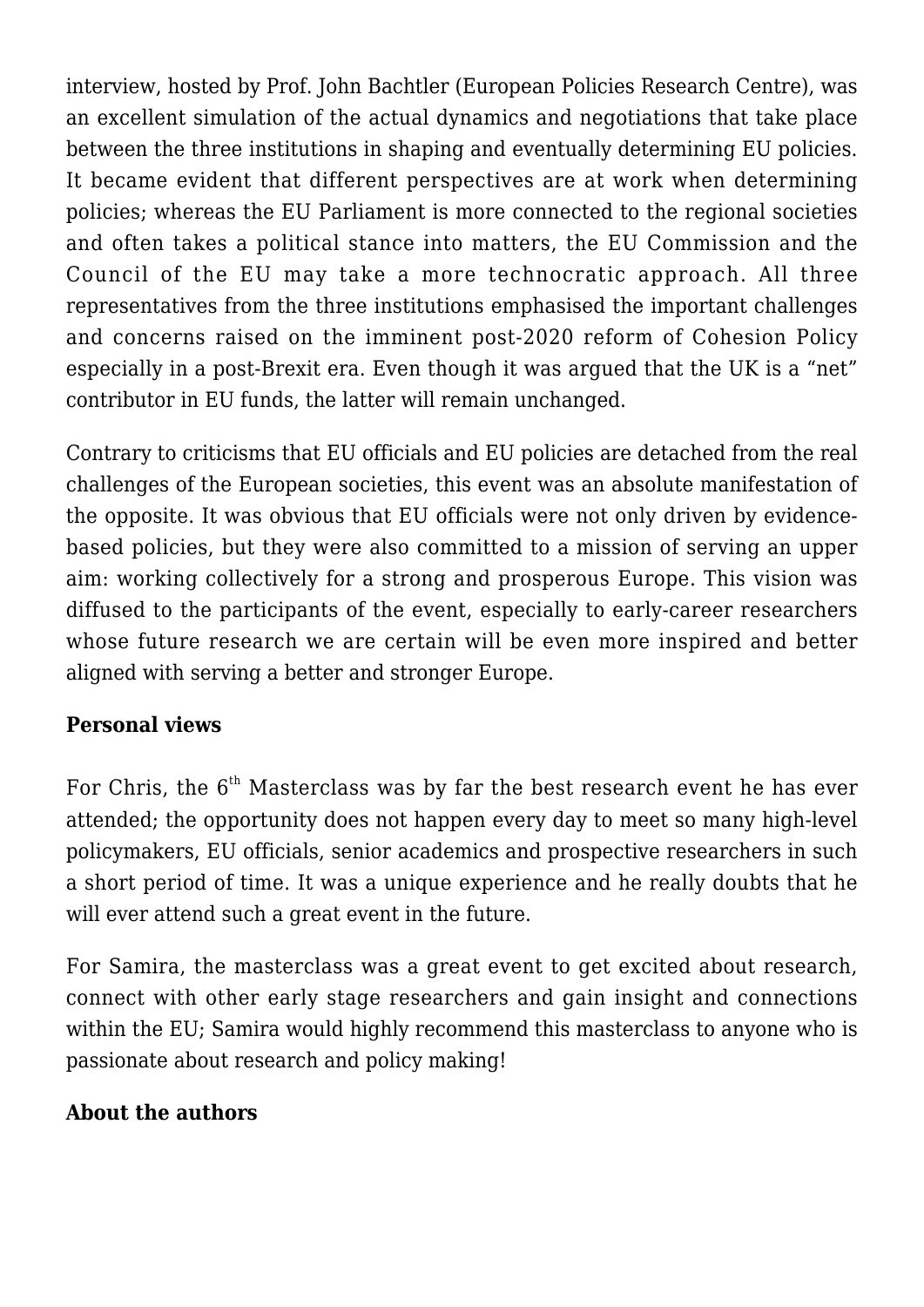

Chris Dimos is currently a doctoral student at the School of Management, University of Bath (UK). His research is funded by the UK Economics and Social Research Council (ESRC) and focuses predominantly on innovation policy, where he has published in leading academic journals. Specifically, his current work focuses on how public R&D support for firms affects the (innovation) behaviour of firms and their productivity. Chris' research has also a regional angle and investigates the role of regions in shaping innovation and productivity. In the

 $6<sup>th</sup>$  Masterclass, Chris presented a study (co-authored by Phil Tomlinson and Felicia Fai, both based at the University of Bath) on how a planned public investment in the South West region of England may give rise to a new technology cluster in the region.



Samira Barzin has recently completed her PhD at Imperial College London (UK); subsequently she has joined the University of Groningen (NL) as Assistant Professor. Samira is predominantly interested in the role of (transportation) infrastructure and the development and dynamics of the private sector for developing countries. She further focuses on topics in international trade,

environmental and regional economics. In the  $6<sup>th</sup>$  Masterclass, Samira presented her recent PhD work on the role of transportation investments for firm productivity growth and regional economic cohesion. Using disaggregate data for Germany and relying on complex firm analyses methods, she found that while highway networks can aide firms' productivity growth, access to a skilled workforce has a significantly larger effect, suggesting that transportation and